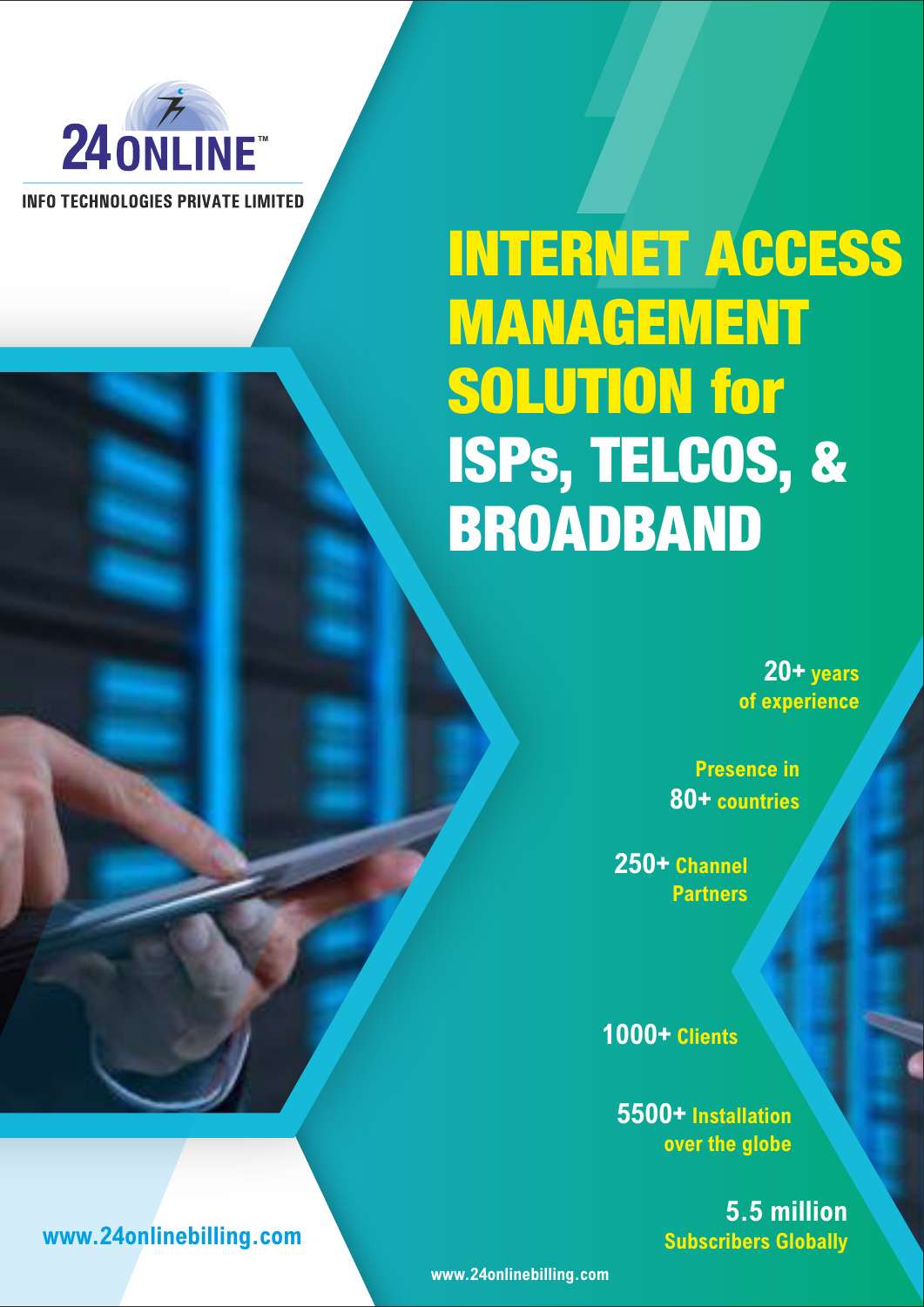## **Overview**

24online, has been developed engineered to cater the advanced needs of internet service providers all over globe. 24online addresses the challenging issues of customer acquisition, secured service provisioning, internet billing and revenue generation. 24online has vast experience of product development and project management for different network platforms like Wired/Wi-Fi/VSAT etc. Being in this market for a while, 24online very well understands necessities and challenges of services providers managing the unending demands of users in highly cost effective ways.



## **Solution Deoplyment**

#### Single and Multiple Wired/Wi-Fi Network

24 online supports wired as well as wireless networks and can be deployed without disturbing the existing network. 24 online is flexible enough to act as Access gateway, AAA and Billing in the same network. It can be configured as per the requirement of the network. 24 online is capable enough to communicate with third-party servers for authentication or user details. 24 online can be deployed in single or distributed mode for single or multiple locations based wired - Wi-Fi networks.

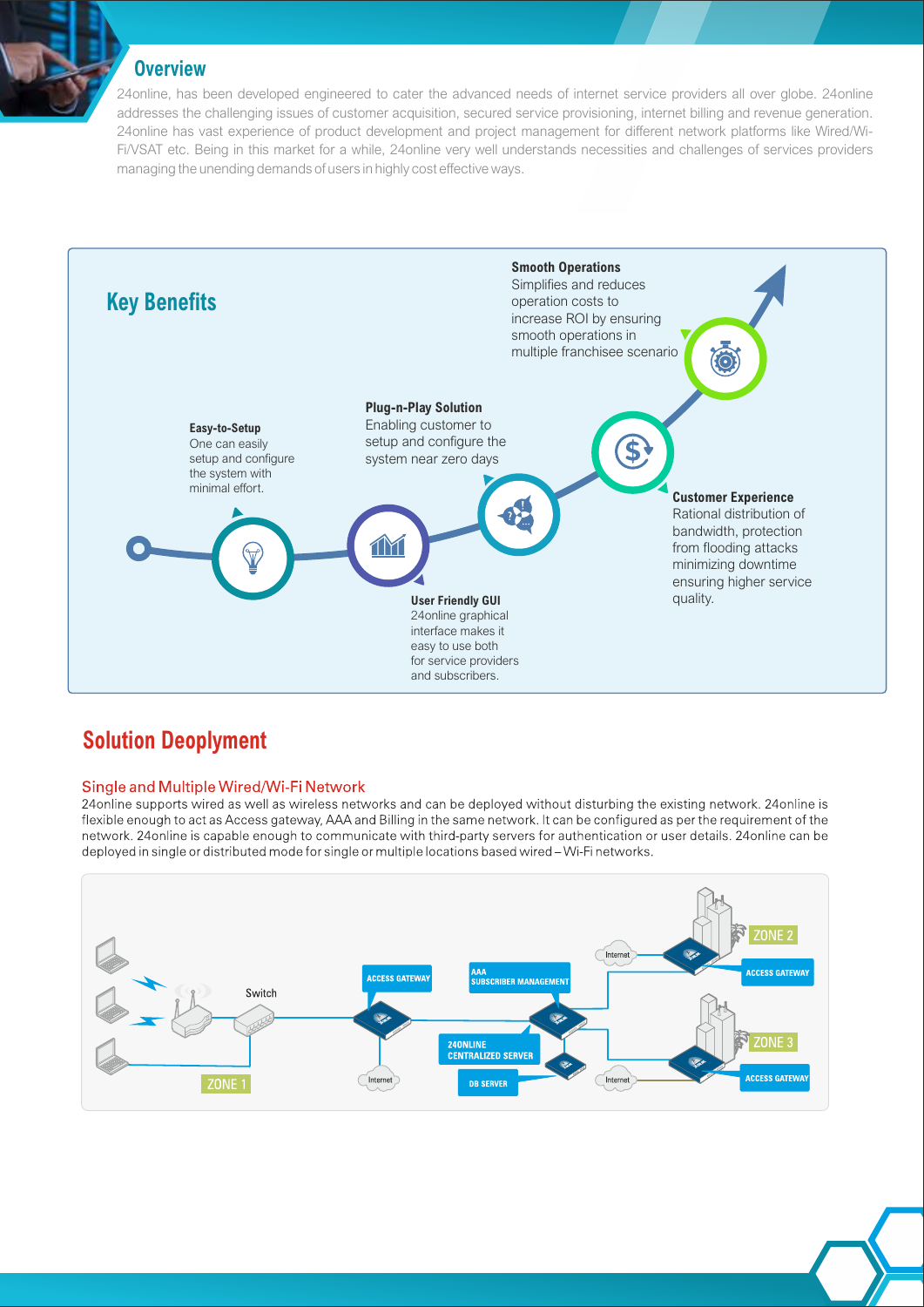### **Features**

#### Access Management

- Inbuilt RADIUS Server
- .802.16d & 802.16e Compatible
- ! PAP/CHAP/EAP-TLS, EAP-TTLS support
- Offers inbuilt Database
- ! Supports Oracle Database

#### Authentication

- ! Login through mobile app/PPPoE/web-based
- ! Based on username and password
- · Interoperability
- · MAC Based Auto Login

#### Authorization

- ! Based on MAC and IP address
- Re-Authorization Functionality

#### Accounting

. On hours, days, data transfer

#### Bandwidth Management

- Tiered Bandwidth Management
- Committed and Burstable Bandwidth
- ! Individual and Shared Bandwidth Quota
- . Bandwidth Scheduling & Fair Usage Policy
- ! Priority based bandwidth & contention ratio
- **.** Bandwidth capping using firewall rule

#### Subscriber Management

- · User Life Cycle Management
- ! Account ID based User Credentials
- ! Create|Activate|Suspend|Renew|Archive Users
- User Management Based Reports
- User My Account
- · User Account Wallet

#### Package Management

- ! Prepaid & Postpaid packages
- Create Hourly and Day based plans
- ! Registration, Renewal & Topup packages
- ! Advance Renewal System (ARS)
- **.** Auto Renewal System

#### Internet Billing

- ! Data Billing
- . Peak & Off-peak Billing
- Pulse Based Rating
- Pre-paid and Post-paid Billing
- ! Customizable Multi-Service Invoice Template
- . Tax, Ancillary and Discount Facility
- · Currency Converter Facility
- **.** Allow Billing Grace Periods
- . Charge overwriting on Post Paid Billing
- · Discount facility on both Package level & User Level

#### Franchisee Management\*

- ! Create Multiple Franchisees In Network
- ! Create Single or Multiple Franchisee Operators ! Franchisee Based: Package | Vouchers |
- Invoice | MIS Reports
- ! Franchisee Based Payment Tracking

#### Coupon Management\*

- ! Branding & Customizable Coupon Templates
- ! Create Package & Zone wise Coupons

#### Captive Portal Capabilities

! Create Customizable Login Pages – HTTP enabled

■ Upto 100K + Users concurrency in RADIUS & Upto 10GBPS throughput in NAS

- ! Device Based Login Pages Mobile/Laptop
- ! BYOD Support
- ! Social Media Based Authentication
- ! Create Page for SMS OTP based login
- · User Self Registration
- ! Promotions and Branding options

#### Multiple Gateway Load Balancing\*

- Supports Multiple ISP Links
- ! Weight Based Round Robin Traffic Balancing
- **.** High Connectivity Even During Peak Hours
- · Immediate Failure Detection
- $\bullet$  Intelligently Redirect Traffic to Active Gateways

#### System Management

- · IP Pool Management
- DNS, DHCP & PPPoE client & server
- SmartNat<sup>\*</sup>
- SNAT Management\*
- ! Console & Secured Access (SSH)
	- · Diagnostic Tools
	- Demographic Field Option
	- **.** Basic Firewall System
	- Walled Garden
	- ! Syslog Configurations
	- Data backup and restore **.** Swift User Migration Facility
	- ! Network Management Options
	- **Factory Reset**
	- ! Network packet capture option for admin
	- ! Deployment Modes Access Gateway | AAA | **Standalone**

#### Administration

! Role Based Multiple Level Administration – Console & Admin GUI (ACL)

Web Filtering

expiry etc

technical problems

• SMPP Support

Category

CRM

• Block Domains and Ports

Email Based Alerts

Messages over Mail)

• Click-n-Configure SMS Gateway • Integrated with 20+ SMS gateways • Manage, Try and Create Facility ! Facilitates different message templates

! Send message at different events – Register/Renew/Login/Logout etc ! Offers complete log of SMS sent

SMS Based Alerts\*

Alert Management

• Frequently used options

· Multi-lingual GUI option

High Availability\*

Secondary Server

· Demographic Field Option

Interface

! Comprehensive Dashboard Format

**.** Easy Control & Configuration Options

! Detect Failure and Redirect Traffic to

! Avoids Data Loss and Downtime

! Offers High Availability Active-Passive Mode

! Event based customizable email templates ! Schedule alerts for renewal/package expiry ! Alert users on bandwidth switch over **• Dunning (Configuration Dynamic** 

Templates & forward various level of alert

! Rich look and feel of admin GUI

Attractive & User Friendly Admin

• Profile Management • Customer Verification • Sales Management

• Field Management • CRM Dashboard

• Lead Management

• Trouble Ticketing • Collection Management

• Custom Denied Message per Web

• Protocols supported: HTTP, HTTPS • Block Malware, Adult sites

! Pop-up live message for network or

Pop-up window for Live Users

! Alert users in-case of login/logout/package

• Web Categories : Default (37+)

- Change Password Options
- . Multi-functionality Dashboard Facility
- **.** Ease of admin interface
- ! Quick configuration options

#### Reporting

gateways

- Admin GUI Usage Log Audit Reports\*
- ! NetKapture\*| Weblogger\* | Syslog Integration
- ! Reports in CSV/Printable/Graphical/PDF
- ! Diagnostic and System Health Check Tools

! Integrated with major secured payment

! Facilitates online payment receivables

Video Ad on Captive Portal • Video-Ad scheduling for HTTP traffic

! Flexible to integrate with any payment gateway

\*Add-On Modules

! Integrated with 24online payment tracking

• MIS & BI Reports

• CRM Integration

· HTTP/HTTPS Usage Log ! Realtime Pin Reports

**.** API Based Integration

Payment Gateway\*

#### Third Party Integrations\*

• Ticketing System Integration

• All video type file supported • Video-Ad at the time of login/logout

while browsing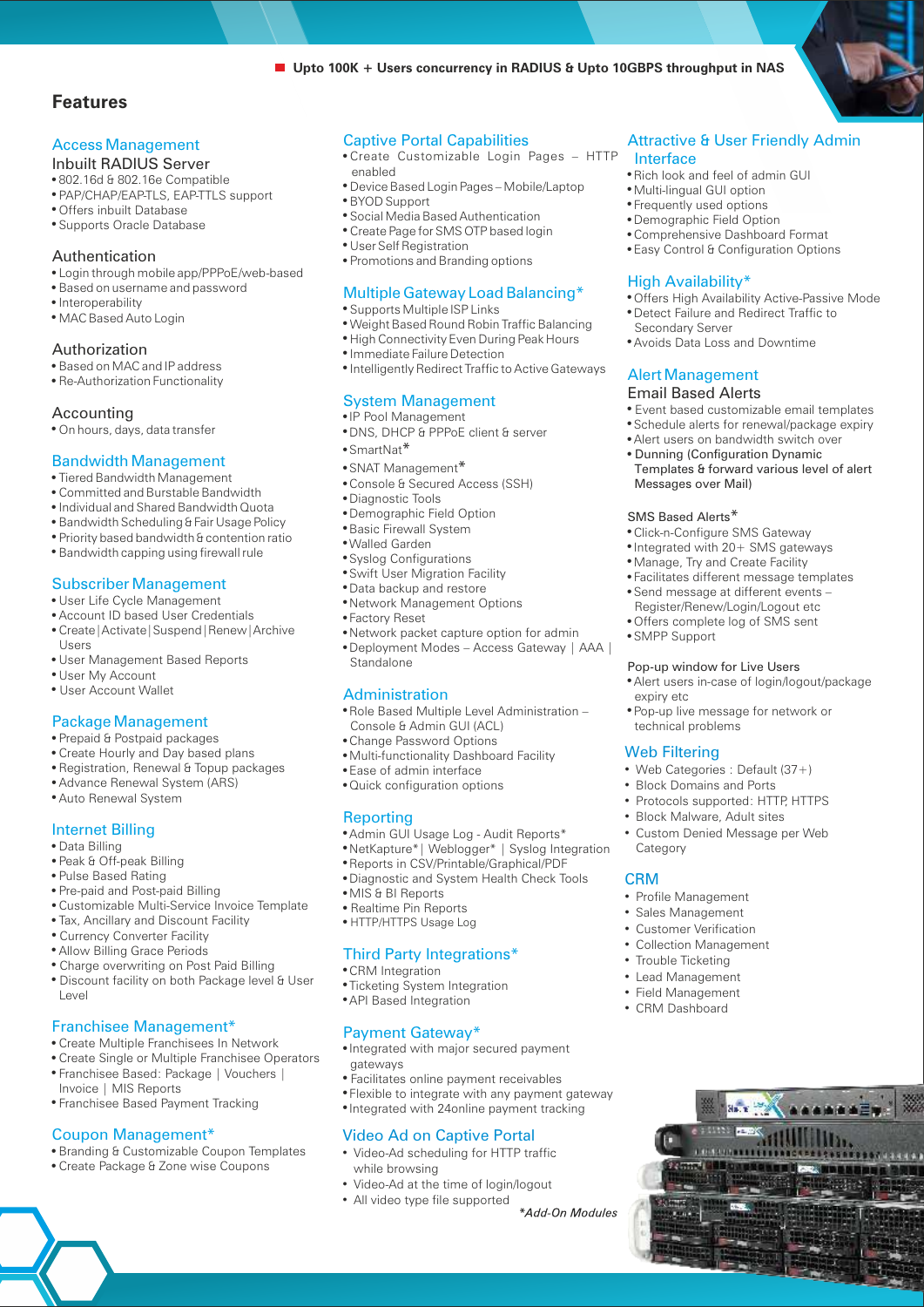# **3rd Party Integration**

24online RADIUS is well integrated with major 3rd party BRAS/BNG/DPI/Access Gateway/NAS as well as 3rd party WIFI Access Point/ Wireless Controller



## **WI-FI Access Point/ Wireless Controller**



# **Future Road Map**

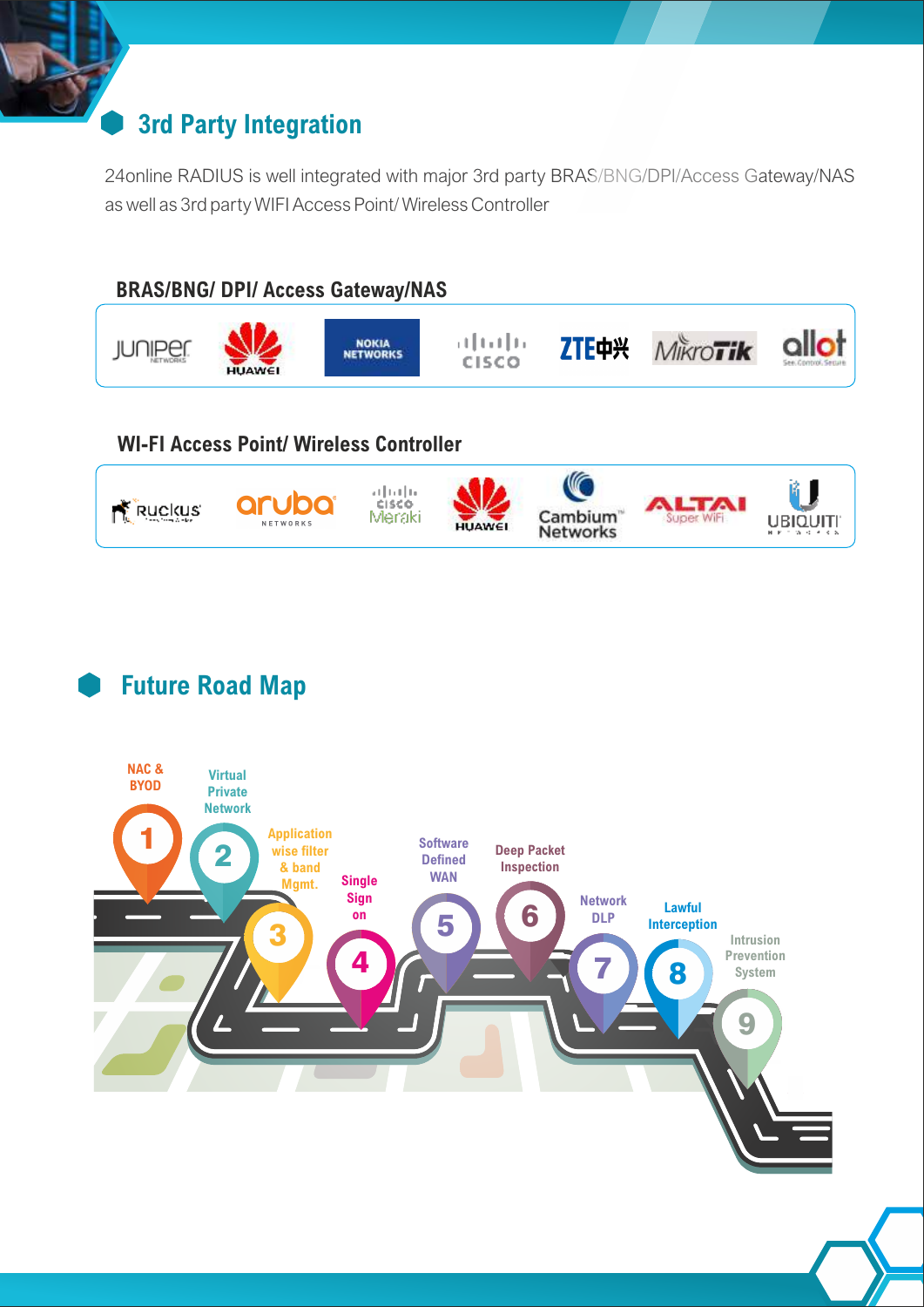





**SMS 200iX**









| Sr. No         | <b>Hardware</b><br><b>Model</b> | <b>Data Throughput</b><br>(Standalone-Mbps) | <b>Data Throughput</b><br>(NAS Mode-Mbps) | <b>Concurrent Users</b><br>(Standalone-No.) | <b>Concurrent</b><br><b>Users (NAS-No.)</b> | <b>Concurrent Users</b><br>(RADIUS-No.) |
|----------------|---------------------------------|---------------------------------------------|-------------------------------------------|---------------------------------------------|---------------------------------------------|-----------------------------------------|
|                | 200iX                           | 150-200                                     | 200-250                                   | 200-300                                     | 300-350                                     | 500-550                                 |
| $\mathfrak{p}$ | 500iX                           | 200-300                                     | 250-350                                   | 500-550                                     | 600-650                                     | 1000-1100                               |
| 3              | 1000iX                          | 500-550                                     | 600-650                                   | 1200-1500                                   | 2000                                        | 3000                                    |
| 4              | 1500iX                          | 1200-1500                                   | 1800-2000                                 | 2000-2500                                   | 2800-3500                                   | 9000                                    |
| 5              | 2500iX                          | 2000-2400                                   | 2800-3000                                 | 4000-4500                                   | 5000-5500                                   | 15000                                   |
| 6              | 5000iX                          | 4000-5000                                   | 5000-5500                                 | 7000-8000                                   | 9000-10000                                  | 40000                                   |
| $\overline{7}$ | 10000iX                         | 6000                                        | 6500                                      | 15000                                       | 15000                                       | 50000                                   |

# **Market Segments**